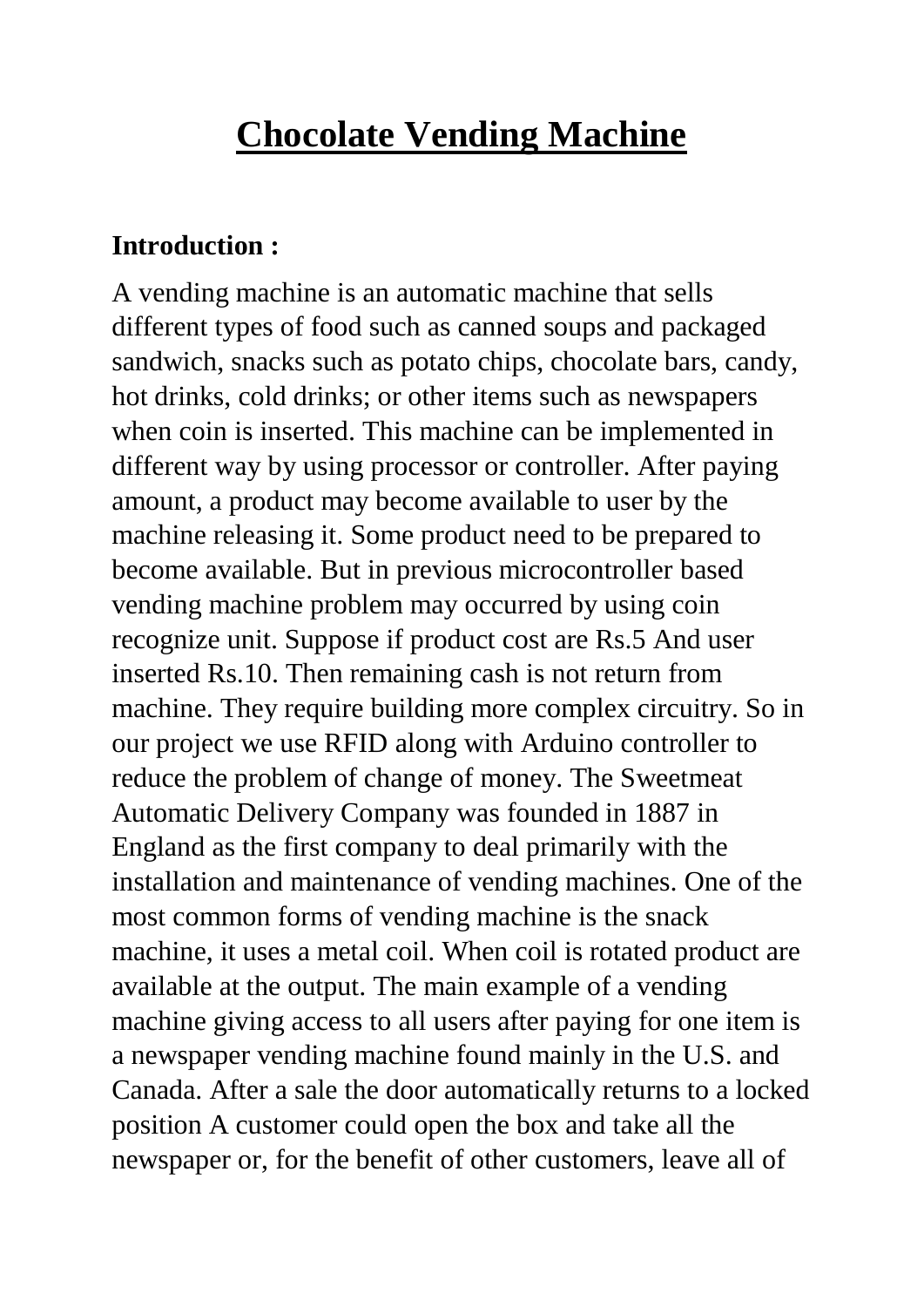the newspaper outside of the box, slowly return the door to an Unlatched position, or block the door from filly closing, each of which are frequently discouraged, sometimes by a security clamp. Generally in market it is found that products are vend as per regard to the customer desire, this machine helps to dispense as per necessary. It is user friendly and very simple in operation.

## **Block Diagram :**